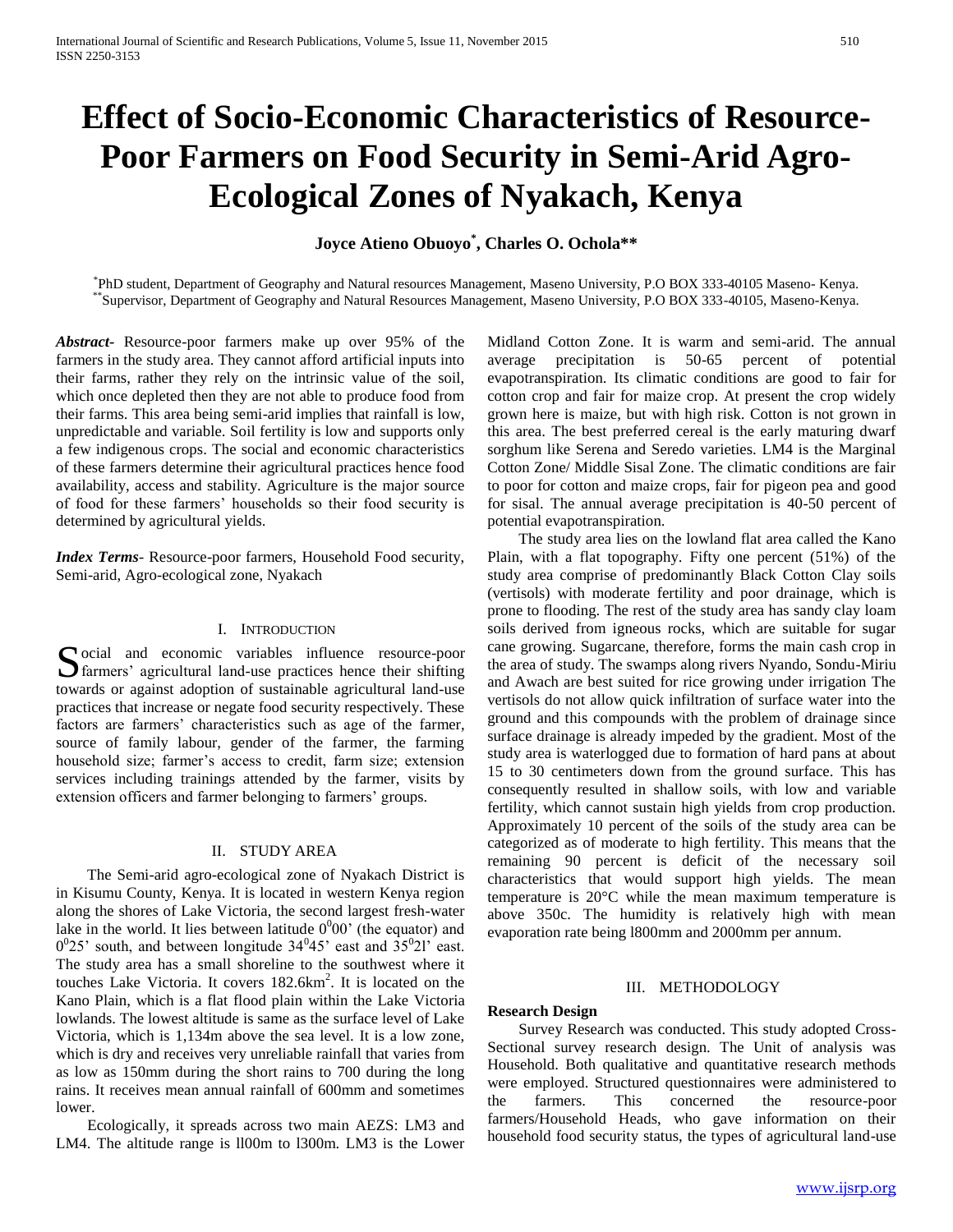practices that they carried out, the family size, the source and amount of labour input on the farm, the amount of yields that they got and how long the food harvests lasted their families, Their awareness and adoption of policies on sustainable agricultural land-use practices and how this has influenced their household food availability, stability and accessibility.

#### **Study Population and Sampling**

The average number of individuals per household is 5.4. The study population was 4,198 farm households. This is 30 per cent of 13,995 which is the total number of farm households in the study area. The Sample Size was hence 352 farm households at 95 per cent confidence, being the minimum sample size, as illustrated by the Fisher's et al (1983) formula.

 Simple Random Sampling was used to identify the farm households that were interviewed. Purposive sampling procedure then followed in identifying the respondents, who were the heads of the households, and had lived in the area for at least five years, so as to give consistent and reliable information on agricultural productivity, food production and consumption by their households.

#### **Data collection methods**

 Primary and Secondary sources constituted data for this study. Various statistical and descriptive methods of data collection and analysis were utilized so as to come up with relevant results from this study.

 The tools of collecting primary data were a Structured questionnaire given to the household head, which included variables such as the bio-data of the respondents' household characteristics, farm and farming systems, household food demand, income and expenditures on food, farm production, livestock production and food security related questions. Observation forms were filled by the researcher based on direct personal observation, unstructured oral interviews were administered during the Focus Group discussions.

 The section related to food security was based on the conventional questionnaire format for the Household Food Insecurity Access Scale (HFIAS). The HFIAS is a tool to assess whether households had experienced problems in food access in the preceding 30 days (Coates, Swindale & Bilinsky, 2006 and D'Haese et al, 2010). HFIAS is composed of nine questions that ask about modifications made by households in their diet due to limited resources to acquire food. It measures the severity of food insecurity in the past thirty (30) days, as reported by the households themselves (Coates, et al, 2006). Reactions and responses caused by household's experience of food insecurity were captured, quantified and summarized in a scale.

 Collection of secondary data involved a literature search on the concept of social and economuic characteristics and their effect on food security globally, regionally, nationally and in semi-arid Nyakach specifically. These were obtained from referred academic journals, reports, text books, periodicals, and government reports from libraries.

#### **Data Analysis and Results Presentation**

 Data analysis employed both descriptive and inferential statistics. Regression analysis involved computation of percentages, frequency measures, and other measures of central

tendency. These were used in analyzing spatial and temporal agricultural factors that influenced food security, such as education level of the farmers, gender of the household Head, source of labour on the farm, size of household, size of farm, source and type of seed, household dependency ratio, level of education of respondents, gender of the farmers, total acreage owned by each farmer, and yields per unit of land obtained by each farmer.

#### **FINDINGS AND DISCUSSIONS**

 Seventy four (74) percent, confirmed that they have been worried about not having enough food in their households over the past 30 days. This is a sign of food insecurity in the sample population and households. Further, the results indicated that 86 percent of the respondents ate few kinds of food and was not able to eat the kinds of food they would have preferred over the past 30 days because of lack of resources to get the preferred food. Moreover, 78 percent and 75 percent, revealed respectively eating smaller meals than needed and fewer meals in a day by some household members because there was not enough food. 59 percent and 29 percent of the respondents stated respectively that at least a household member went a whole day without eating anything and went to sleep hungry because there was not enough food. Further 43 percent of the respondents stated not having food at all (rarely, sometimes, or often) in the household because there were no resources to get more food. Only 5.8 percent of the households in the study area were food secure, 9.2 percent were mildly food insecure while 21.7 percent of the households were moderately food insecure. 63.3 percent, were classified among the severely food insecure group indicating how severe the food insecurity situation was in the study area.

#### **Age of the farmer**

 This variable is significant at 5% probability level in explaining food insecurity. The sign of the coefficient of change in age of the household head showed a negative relationship with food insecurity. As the age of the household head increases, the likelihood of being food insecure decreases by 0.858. This indicates that livestock and asset ownership decreases with generation. The finding is consistent with a priori expectations.

#### **Gender of the Farmer**

 Women play a critical role in food production. This happens in areas of cultivation, seed selection, storage of yield; in the study area. They also provide the main labour on the agricultural sector. Women's contribution to food production here is 76 per cent. Despite their important role in ecological and agricultural rehabilitation and sustainable food security, they do not have direct rights to land and their access to it is being curtailed by titles being provided to men. Women form a tiny component of those small-scale farmers who receive training in modern methods; their traditional knowledge, especially regarding seed, is rarely sought and built upon.

#### **Farmer's Family size**

 The coefficient for family size has a positive sign and statistically different from zero at 1% level of probability, indicating that this variable was the cause of food insecurity. Other things remaining equal, the odds ratio in favor of food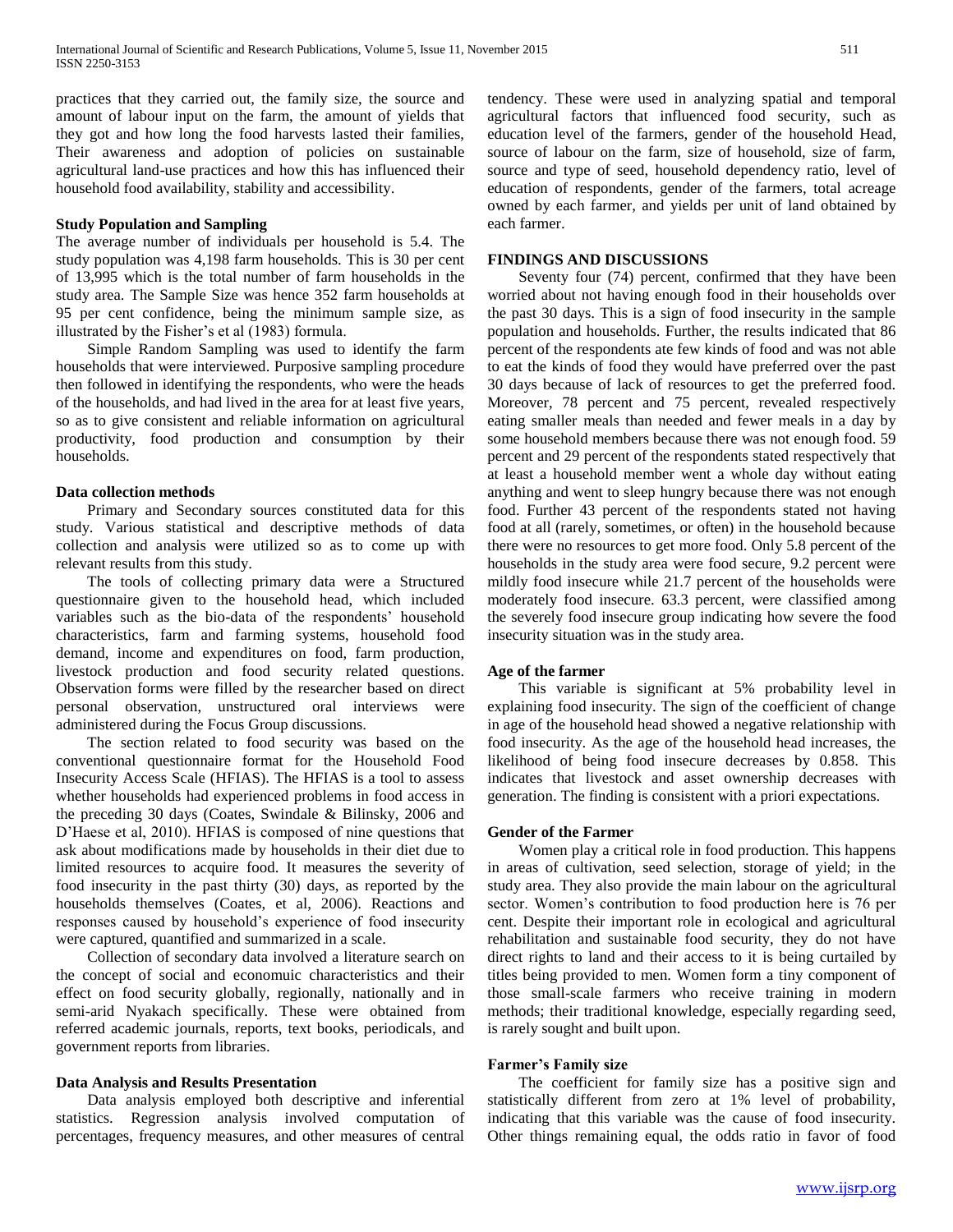insecurity increases by a factor of 6.041 as household size increases by one. This case shows that as the number of family size increases, family food demand also increases.

# **The number of livestock owned by a household**

 Livestock holding is negatively and significantly related to the probability of being food insecure. The negative relationship is explained by the fact that households with large herd size have better chance to earn more income from livestock production. This in turn enables them to purchase food when they are in short of their stock, and invest in purchase of farm inputs that increase food production, and thus ensuring food security at household level. The implication is that the probability of being food insecure decreases by a factor of 0.400 for households owning livestock. Evidence has shown that, livestock numbers are severely limited by a lack of grazing facilities, as land is ever more intensively used for arable production, which provides the staple foods necessary for family subsistence.

# **Use of farm inputs**

 Input use (seed, manure and fertilizer) has a significant and negative influence on the probability of being food insecure. The possible explanation is that those farmers who use input are more likely to be food secure than those who have no access to it. If other factors are kept constant, the odds ratio in favor of being food secure increases by a factor of 10.101 as a farmer use more units of inputs. However, poor farmers can only afford a small amount of fertilizer and seed.

# **Farmer's access to credit facilities**

 Participating in credit use in this area contributes in diminishing the probability of being food insecure by a factor of 0.181 other things kept constant. This implies that credit utilization will enhance the capacity of rural households to access labor and input for productivity improvement or food when the need arises. Moreover, credit is important source of investment on off-farm and non-farm activities that generate income for farm households.

# **Farmer's involvement in Off-farm employment**

 Off farm employment creates an opportunity to raise household's income. People living in households mainly engaged in off farm activities like petty trade, are more likely to be food secure since off farm employment negatively correlate with the probability of being food insecure. Off- farm employment in the study area is mainly petty trade and Wage, which aid people to escape poverty. Due to the decline in soil fertility and consequent reduction in farm productivity and income, farming families are more reliant on off- farm activities to provide food and income.

# **Household's own food production**

 The value of foods from own production (own consumption) has a negative relation with the probability of being food insecure at less than 1% probability level. This implies that keeping other factors constant, a unit changes in the value of own consumption will reduce the probability of food insecurity by a factor of 0.996. This implies that farmer's own produce has a significant contribution to achieve food security at household level.

# **Dependency Ratio**

 The result for dependency ratio showed that in a household where adults or productive age groups are higher than the nonproductive age groups, the probability of the household to be food insecure would be less, provided that the area provides good

working atmosphere and production potential. The study established that the higher the number of the dependants in a household (individuals whose ages are less than I5 years and greater than 65 years), the higher the probability of the household to be food insecure. A unit change in dependency ratio will increase the chance of households to be food insecure by a factor of 0.029, keeping other factors constant. This supports the argument that population pressure elsewhere is a threat to food security.

## **Farm size and land use**

 Land is the most important resource for agricultural production .As the study area is one of the most densely populated areas in Kenya; there is a limited access to land and overuse of the little fertile soil that exists. The overuse of land resources may generate food insecurity induced by poor yield as a result of land related resource depletion. The quantity of farmland available for a household was on average 0.99 ha of which 75.94 percent was for food crops while 11.87 percent was for cash crops. This indicates the priority given to food production at the expense of cash crops which could lead us to assume the importance of food production in the area. The number of plots on the plain and hills per household is on average 5.64 while the number of plots in swamps is on average 1.41. This indicates how farm land in the study area is highly fragmented. Because the area is densely populated, almost all available farmland was in use where on average only 7.12 percent of farmland was under fallow. This limited fallowing reflects the consequence of overuse of land resources as a result of demographic explosion yet fallowing would help increase soil fertility. However, fallowing should not be confused with uncultivated spaces because of laziness or other impeding factors.

# **Households' source of income**

 Households in semi-arid Nyakach have different sources of income. Agriculture is the main source of income for the respondents. Food crops and cash crops sale are the most important sources of income followed by livestock and salary. Commerce, artisans and forestry were also a source of income for some of the respondents. It is important to note that income diversification is also one of the practiced strategies by households in the study area as a way of risks management. These are calculated based on the share of the total of all households in the sample.

# **Level of Formal Education**

 Coping with food insecurity rests with farm and fish families who are the main food producers in the study area. Education opportunities should, therefore, be opened up to them. This is especially true with women who make up 71 per cent of the illiterate farmers in the area of study. The highest level that many small-scale resource-poor farmers receive is primary education. But even this should expose them to modem technology and the behavior of markets beyond their geographical horizons. With this kind of background, a Working relationship, with mutual respect, can be developed between producers, natural scientists and economists and in situ extension programs can become more easily adopted. Extension workers, "change agents" and other related experts must be able to visit the villages and provide in situ training, thus developing with the farmers themselves technologies suitable to the users and the